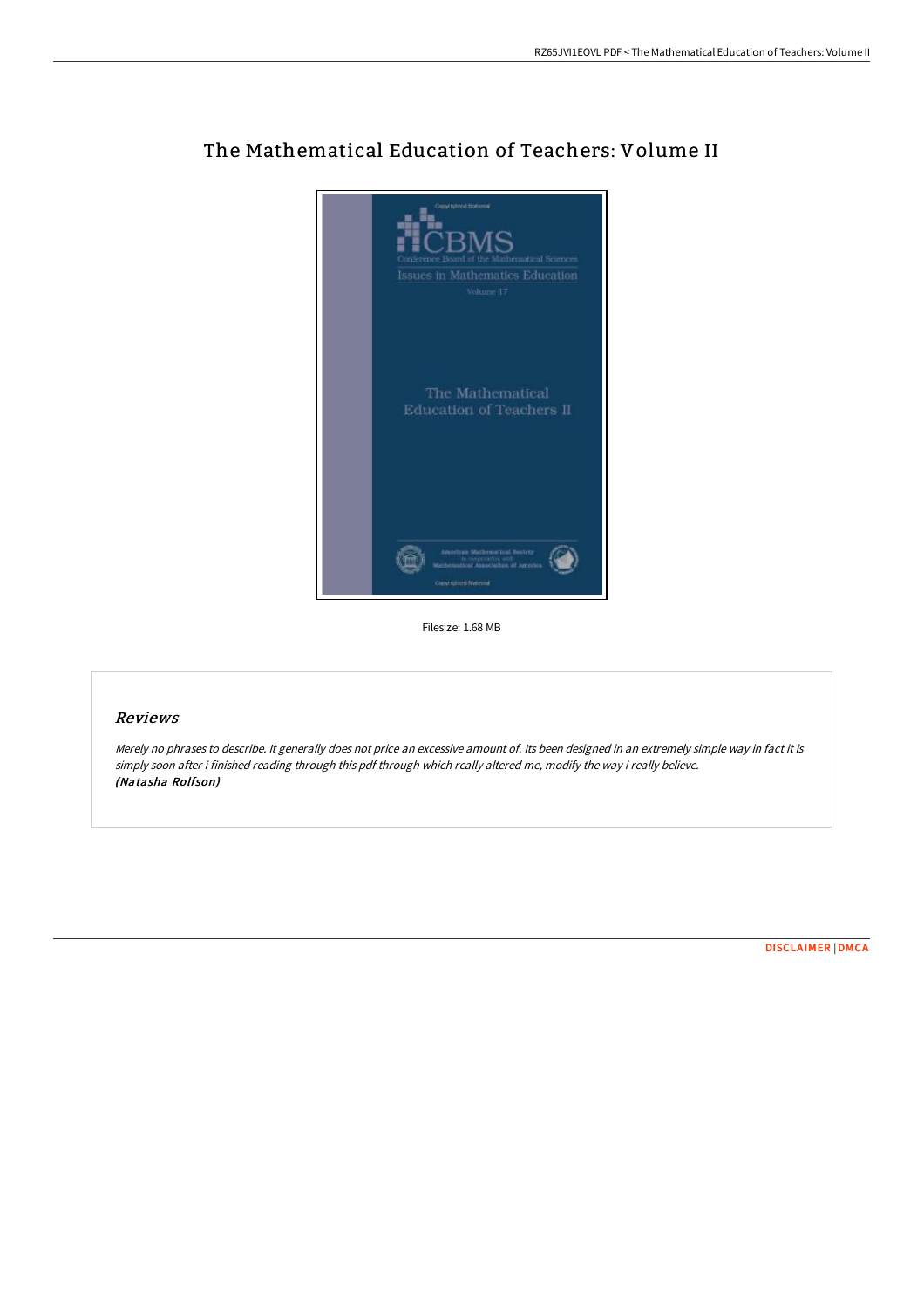## THE MATHEMATICAL EDUCATION OF TEACHERS: VOLUME II



To download The Mathematical Education of Teachers: Volume II PDF, make sure you refer to the button beneath and save the file or have accessibility to other information which might be relevant to THE MATHEMATICAL EDUCATION OF TEACHERS: VOLUME II ebook.

American Mathematical Society. Paperback. Book Condition: new. BRAND NEW, The Mathematical Education of Teachers: Volume II, American Mathematical Society, This report is a resource for those who teach mathematics and statistics to PreK-12 mathematics teachers, both future teachers and those who already teach in our nation's schools. The report makes recommendations for the mathematics that teachers should know and how they should come to know that mathematics. It urges greater involvement of mathematicians and statisticians in teacher education so that the nation's mathematics teachers have the knowledge, skills, and dispositions needed to provide students with a mathematics education that ensures high school graduates are college- and career-ready as envisioned by the Common Core State Standards. This report draws on the experience and knowledge of the past decade to: Update the 2001 Mathematical Education of Teachers report's recommendations for the mathematical preparation of teachers at all grade levels: elementary, middle, and high school. Address the professional development of teachers of mathematics. Discuss the mathematical knowledge needed by teachers at different grade levels and by others who teach mathematics such as elementary mathematics specialists, special education teachers, and early childhood educators. Each of the MET II writers is a mathematician, statistician, or mathematics educator with substantial expertise and experience in mathematics education. Among them are principal investigators for Math Science Partnerships as well as past presidents and chairs of the American Statistical Association, Association of Mathematics Teacher Educators, Association of State Supervisors of Mathematics, Conference Board of the Mathematical Sciences, and National Council of Teachers of Mathematics. The audience for this report includes all who teach mathematics to teachers--mathematicians, statisticians, and mathematics educators--and all who are responsible for the mathematical education of teachers--department chairs, educational administrators, and policymakers at the national, state, school-district, and collegiate levels.

 $\mathbb{R}$ Read The [Mathematical](http://techno-pub.tech/the-mathematical-education-of-teachers-volume-ii.html) Education of Teachers: Volume II Online  $\mathbb{R}$ Download PDF The [Mathematical](http://techno-pub.tech/the-mathematical-education-of-teachers-volume-ii.html) Education of Teachers: Volume II